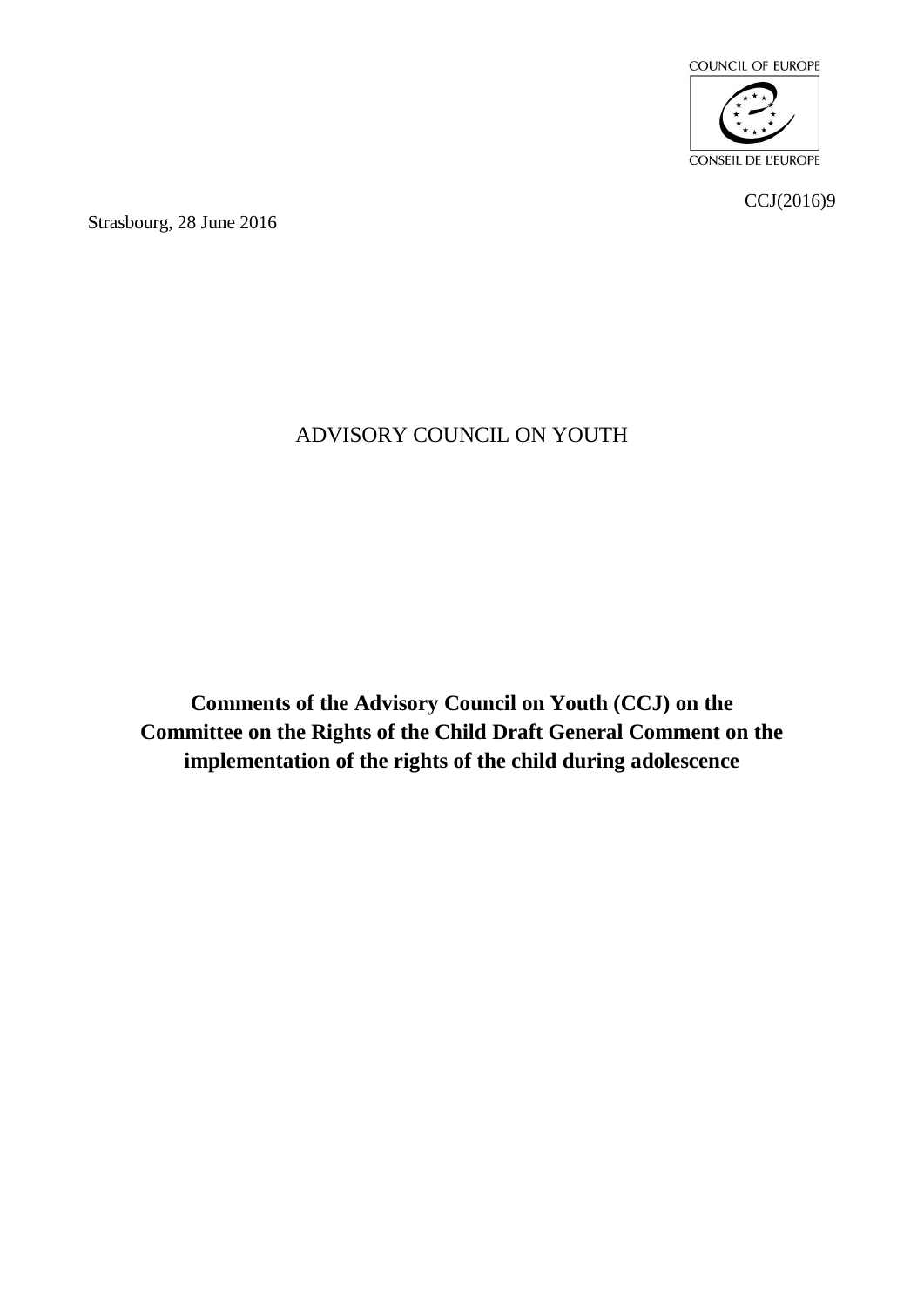## **1.**

Adolescence is a period characterised both by rapidly growing opportunities, capacities, aspiration, energy and creativity, and also significant vulnerability. Adolescents are agents of change, and a key asset and resource, with potential and **right to** contribute positively to their families, communities and countries. Globally, adolescents engage positively in many spheres including participatory budgeting, environmental campaigns, family support, peer education, community development initiatives and creative arts, as well as contributions towards peace, security, environmental sustainability and climate justice. They are at the cutting edge of the digital and social media environments which form an increasingly central role in their education, culture, social networks, and potential for political engagement and monitoring accountability.

## **3.**

Nevertheless, in its examinations of States parties' reports, the Committee observes that the potential of adolescents is widely compromised by the failure to recognise or invest in the measures needed to enable them to enjoy their rights. Furthermore, they are only minimally referenced in the post 2015 Agenda despite their critical role in the attainment of the Sustainable Development Goals (SDGs). A significant lack of age and sex **and disability** disaggregated data is available in most countries to inform policy, identify gaps, and support allocation of appropriate resources for adolescents. Generic policies designed for children or for youth tend not to address adolescents, and are inadequate to guarantee realisation of their rights. The costs of failure are high. The foundations laid down during this period, in terms of emotional security, health, education, skills, resilience and understanding of rights will have profound implications, not only for their individual optimum development, but also for present and future social and economic development.

**For your information: Specific attention to disability in SDG-s are super new, relevant stakeholders only discussed this element last year and this year.** 

## **17.**

States are urged to promote more positive dialogue and engagement with adolescents **and their independent organisations** themselves. An assets-based approach is required, building on strengths, and recognising the contribution that adolescents can bring to their lives and those of others, while addressing the barriers that inhibit those opportunities. Factors known to promote resilience and healthy development of adolescents include: strong relationships with, and support from key adults in their lives; opportunities for influence and decision-making; problem solving and coping skills; safe and healthy local environments; respect for individuality; and opportunities for building and sustaining friendships. The Committee emphasises that opportunities for adolescents to build these social assets will enhance their capacities to contribute to the realisation of their rights including through avoidance of risk-taking behaviour, recovery from adversity, success in school, maintenance of good physical and mental health, tolerance, friendships, and exercise of leadership.

## **21.**

<u>.</u>

Non-discrimination and inclusion for all adolescents: The Committee has identified multiple forms of discrimination, many of which have particular implications in adolescence and necessitate an intersectional analysis and targeted holistic measures.<sup>1</sup> Adolescence itself can be a source of discrimination. During this period, adolescents may be treated as dangerous or hostile, incarcerated, exploited, or exposed to violence as a direct consequence of their status. At the same time, and paradoxically, they are also often treated as in need of protection, or incompetent and incapable of making decisions about their lives. The Committee urges States **to acknowledge intersectional identities of children and young people and should be celebrated for the added diversity and** 

1

[f.](http://www2.ohchr.org/english/issues/women/rapporteur/docs/15YearReviewofVAWMandate.pdf)

[http://www2.ohchr.org/english/issues/women/rapporteur/docs/15YearReviewofVAWMandate.pd](http://www2.ohchr.org/english/issues/women/rapporteur/docs/15YearReviewofVAWMandate.pdf)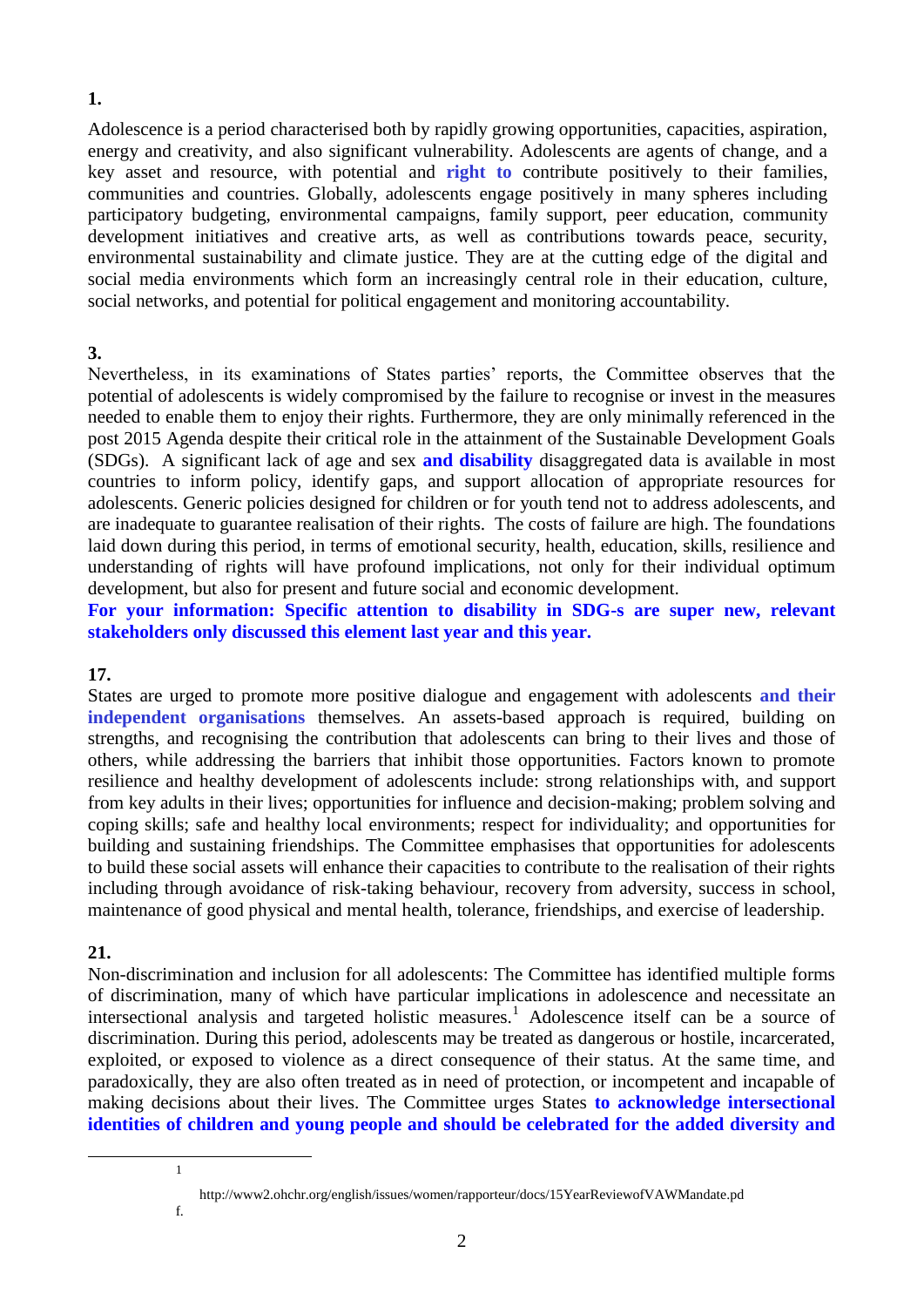**richness they bring to the society and** take all appropriate measures to ensure that all rights of every adolescent are afforded equal priority in line with Article 2, and that comprehensive and appropriate affirmative action measures are introduced in order to diminish or eliminate conditions that result in direct or indirect discrimination against any group of adolescents on any grounds.<sup>2</sup> States are reminded that not every differentiation of treatment will constitute discrimination, if the criteria for such differentiation are reasonable and objective and if the aim is to achieve a purpose which is legitimate under the Convention. $3$ 

## **24.**

**Active participation:** Every child capable of forming a view is entitled to express those views on all matters of concern to them and have them given due weight in accordance with age and maturity. The weight afforded to their views will gradually acquire greater significance throughout adolescence. States must introduce measures to enable them to exercise fully this right, for example, in individual decisions relating to education, health, family life, judicial and administrative proceedings and through the introduction of safe and accessible mechanisms for complaint and redress. In addition, States must ensure that children, including adolescents, as a group are involved in the development, implementation and monitoring of all relevant legislation, policies, services and programmes affecting their lives, at school, community, local, **national and international levels**. The online environment provides significant emerging opportunities for strengthening and expanding their engagement.

## **27.**

For certain groups of children, including the following, characteristics inherent to their identity can result in discrimination or social exclusion during adolescence. Cross-cutting consideration of their rights must inform all measures undertaken in respect of legislation, policies and programmes focused on adolescents. **Young people must not be viewed only as a single, homogeneous subset of society defined exclusively by age. Intersectional identities of young people should be celebrated for the added diversity and richness they bring to the society. However it is also important to acknowledge, that it can result in multiple forms of discrimination and/or intersecting forms of oppression**.

## **32**.

Adolescents with disabilities: The Committee has previously drawn attention to the widespread prejudice, social isolation **and exclusion** and discrimination faced by children with disabilities.<sup>4</sup> It also notes that adolescence itself can be a contributing factor to disability, with adolescent boys, in particular, at increased risk of acquiring an impairment through accidents, sports, violence or warfare.

### **34.**

<u>.</u>

The Committee also encourages States parties to introduce measures to facilitate effective transitions from adolescence to adulthood, as well as to remove the barriers, consistent with the recommendations in General Comment 9, and promote the full inclusion **and independent living** of adolescents with disabilities, in accordance with Article **19 and** 23.

> 2 CRC General Comment No.5 General Measures of Implementation of the Convention on the Rights of the Child, CRC/GC/2003/5, para 12,

3 147

 $\tilde{A}$ 

HRC General Comment No. 18: Non-discrimination, 1989, HRI/GEN/1/Rev.6, para CRC General Comment No.9, the Rights of Children with Disabilities, CRC/C/GC/9,

paras 8-10,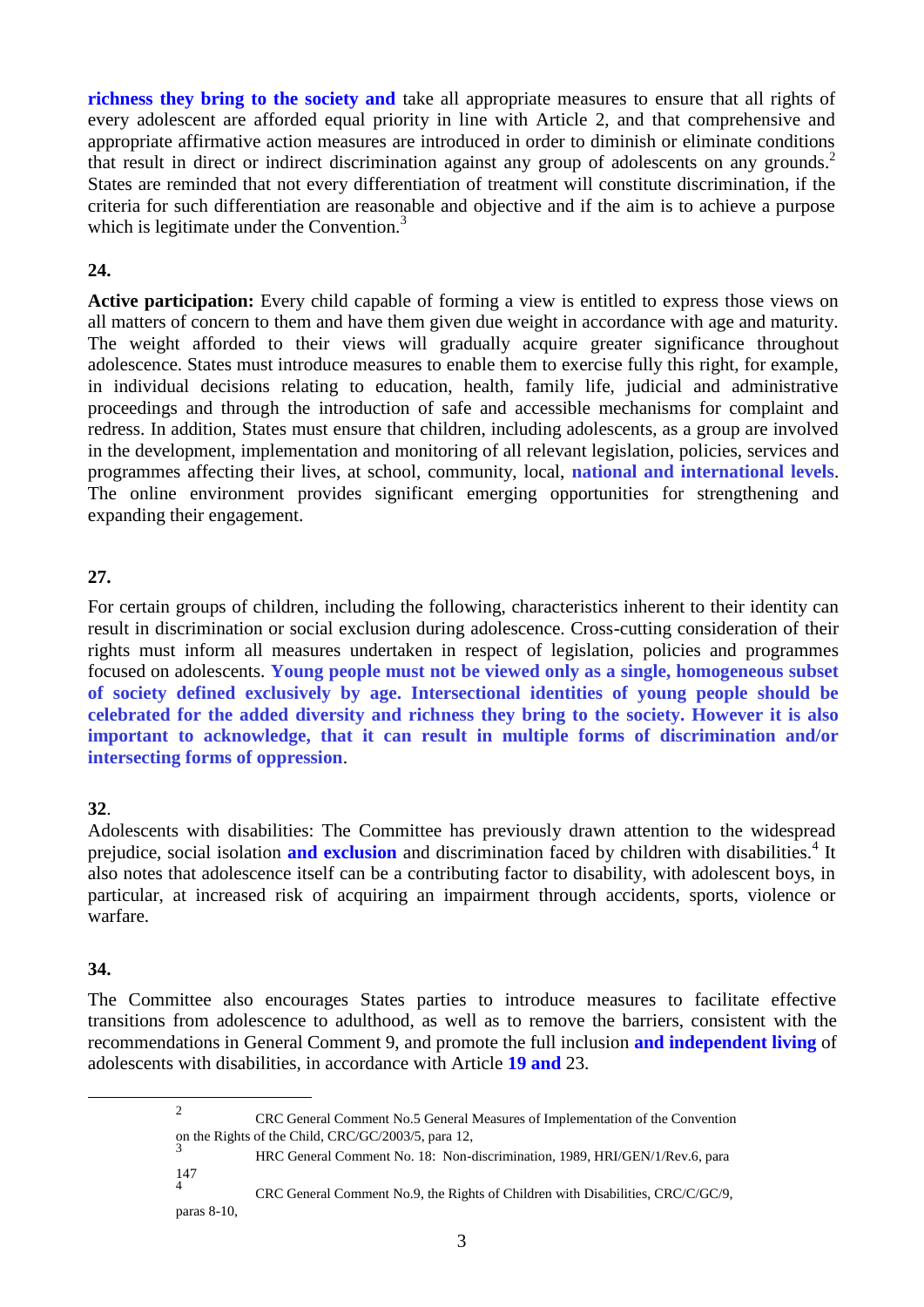### **After para 38 add a new paragraph that reads:**

**xx. "recognising the fact that we live in a post-colonial world that still has grave effects on adolescents based on ethnicity and origin. Racism and far right extremism constitute big threats against democratic values and the rights, well-being and the possibility to fully access the given rights to the adolescents who are subjects to this kind of stereotyping..."**

### **40.**

In accordance with General Comment No. 5, the Committee draws attention to States parties obligations to implement the following measures to establish the framework for the realisation of the rights of children during adolescence. The experience and perspectives of adolescents themselves must be recognised as central to the development of all these measures:

> (a) Comprehensive national strategies rooted in the Convention, which include a dedicated focus on adolescents, address the structural social and economic roots underlying the rights violations they face, and ensure a co-ordinated approach across government ministries, **with an active involvement of adolescents and youth organisations**.

> (f) Dissemination of accessible information about the rights in the Convention and how to exercise them, through inter alia, the school curriculum, dissemination in the media, including digital media, production of public information materials, and with particular efforts to reach out to adolescents in marginalised situations.

Add a new sub paragraph that reads:

**(g) ensure that the possibilities for the voices of adolescents and youth organisations are consequently taken into account in decisions that involve them, on all levels**

### **54.**

**Protection from all forms of violence:** The Committee reminds States parties that Article 19 guarantees all children, including adolescents, protection from violence, abuse and exploitation. Comprehensive legislative, administrative, social and educational measures are needed in accordance with General Comment 13 to bring an end to all forms of violence, including a legal prohibition on corporal punishment in all settings. Adolescents can be particularly vulnerable to harmful norms and practices, such as, inter alia, forced marriages, female genital mutilation, harmful initiation rites, 'honour' killings, harmful gender stereotypes, and deliberate discriminatory practices. The Committee refers States parties to the recommendations in General Comments 13 and 18 for action to transform and bring an end to these practices. In particular, it highlights the need to involve adolescents in the development of both prevention and protective responses to victims of violence. Specific strategies are required to engage with adolescents in developing programmes to combat bullying, **including online hate speech** and cyberbullying, and to promote positive peer relationships.<sup>1</sup> States parties need to create more opportunities for scaling up institutional programmes on prevention, rehabilitation and social reintegration of adolescents at risk.

#### **55-56.**

**Include rainbow families and their rights somehow in paragraphs 55 and 56.**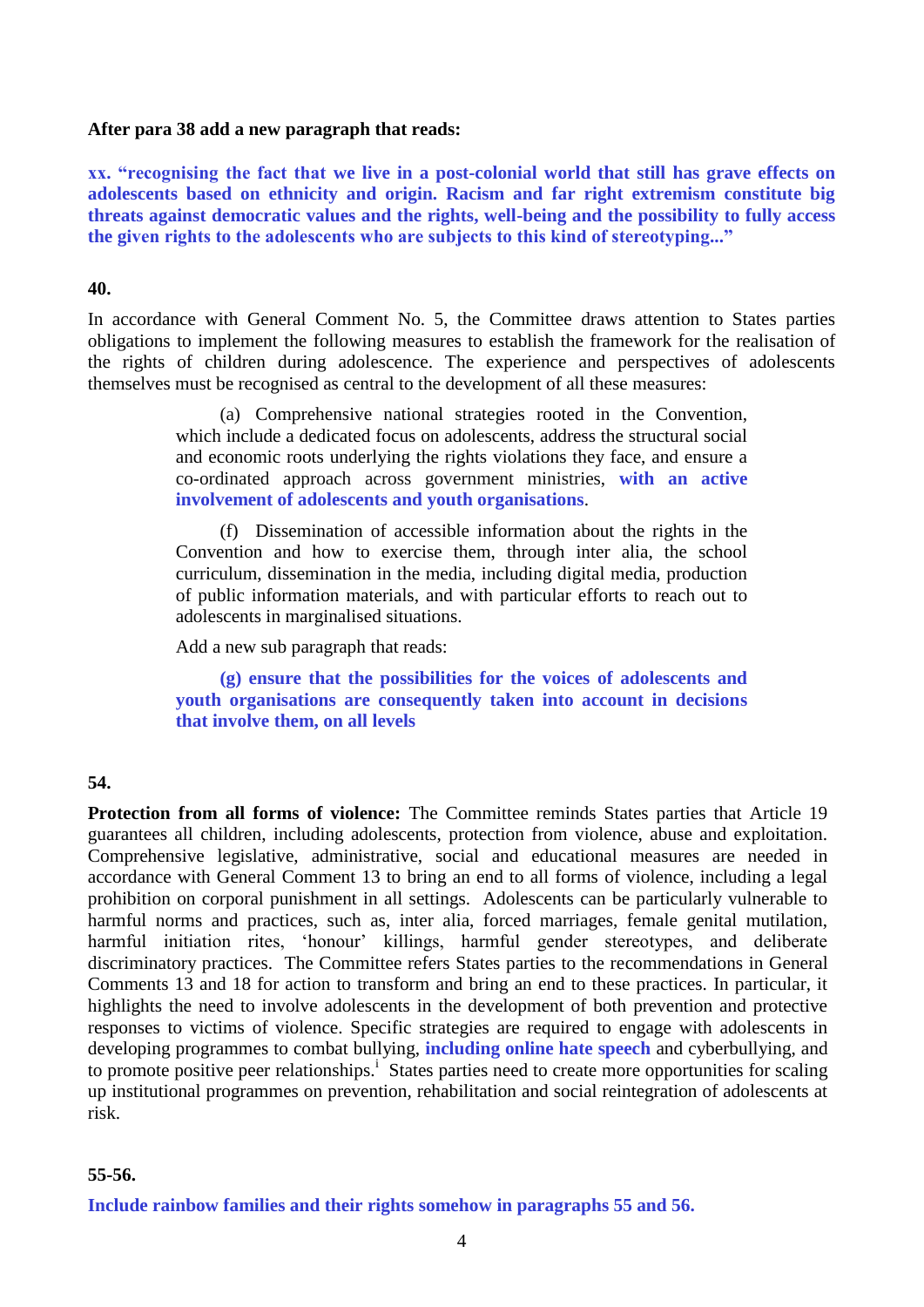## **57.**

Adolescents in alternative care: A broad body of evidence now exists documenting the serious adverse outcomes, socially, educationally, medically and psychologically, for young children living in large, long term institutions.<sup>5</sup> Adolescence brings different potential risks and harms. Those with disabilities are often denied opportunities for community living and are simply transferred into adult institutions, where they are at increased risk of **social exclusion and** continuing violation of their rights. Others are forced to leave institutional care once they reach 16-18 years, and are particularly vulnerable to sexual abuse and exploitation, trafficking, homelessness and violence as they lack support systems or protection, and have been afforded no opportunities to acquire the skills and capacities to protect themselves. Many adolescents are deprived of liberty in institutions as a punitive response to behavioural problems.

## **61.**

Health care: Health services are rarely designed to accommodate the specific health needs of adolescents. This failure is compounded by lack of demographic and epidemiological data and health service statistics disaggregated by age and sex. In addition, the Committee is concerned that when adolescents do seek help, they often experience **inaccessible environments,** financial barriers, discrimination, lack of confidentiality and respect, stigma and judgemental attitudes from health care personnel.

## **65.**

No prohibitions should exist in accessing services, such as requirements for parental or partner consent (see para 43). In addition, particular **measures and** efforts need to be made **to create support mechanism to dismantle barriers and** to overcome barriers of stigma and fear experienced by, for example, adolescent girls, those with disabilities and LGBTI adolescents, in accessing such services. Furthermore, the Committee urges States to decriminalize abortion, ensure that girls have access to safe abortion, review legislation with a view to guaranteeing the best interests of pregnant adolescents, and ensure that their views are always heard and respected in abortion decisions.

## **74.**

1

The Committee notes with concern the numbers of adolescents in marginalised situations who are excluded from the opportunity to make the transition to secondary education, including inter alia, adolescents living in poverty, those from ethnic and language minorities, with mental or physical disabilities, who are migrating, in situations of armed conflict or natural disasters, in street situations or those who are working. Proactive measures are necessary to end discrimination of marginalized groups in accessing education, including through cash transfer programmes, respect for minority and indigenous cultures and children from all religious communities, provision of education in refugee camps, and combatting bullying and discriminatory attitudes. The Committee also draws States' attention to Article 24 of the Convention on the Rights of Persons with Disabilities requiring that persons with disabilities 'can access an inclusive, quality and free primary and secondary education on an equal basis with others', and that reasonable accommodation is provided to achieve that goal.<sup>6</sup>

**It is recommended to include the use of personal assistance in the list of reasonable accommodations. This would not only improve the allocation of resources by increasing tailor** 

6

<sup>5</sup>

See, for example, Groce N (2005) Summary Report , Violence against Children with Disabilities, UN Secretary General's Study on Violence against Children Thematic Group on Violence against Children with Disabilities, UNICEF, New York; and Human Rights Watch. 2001. Easy Targets: Violence against Children Worldwide. New York: Human Rights Watch.

UNCPRD, Article 24, paras 2(b) and (c).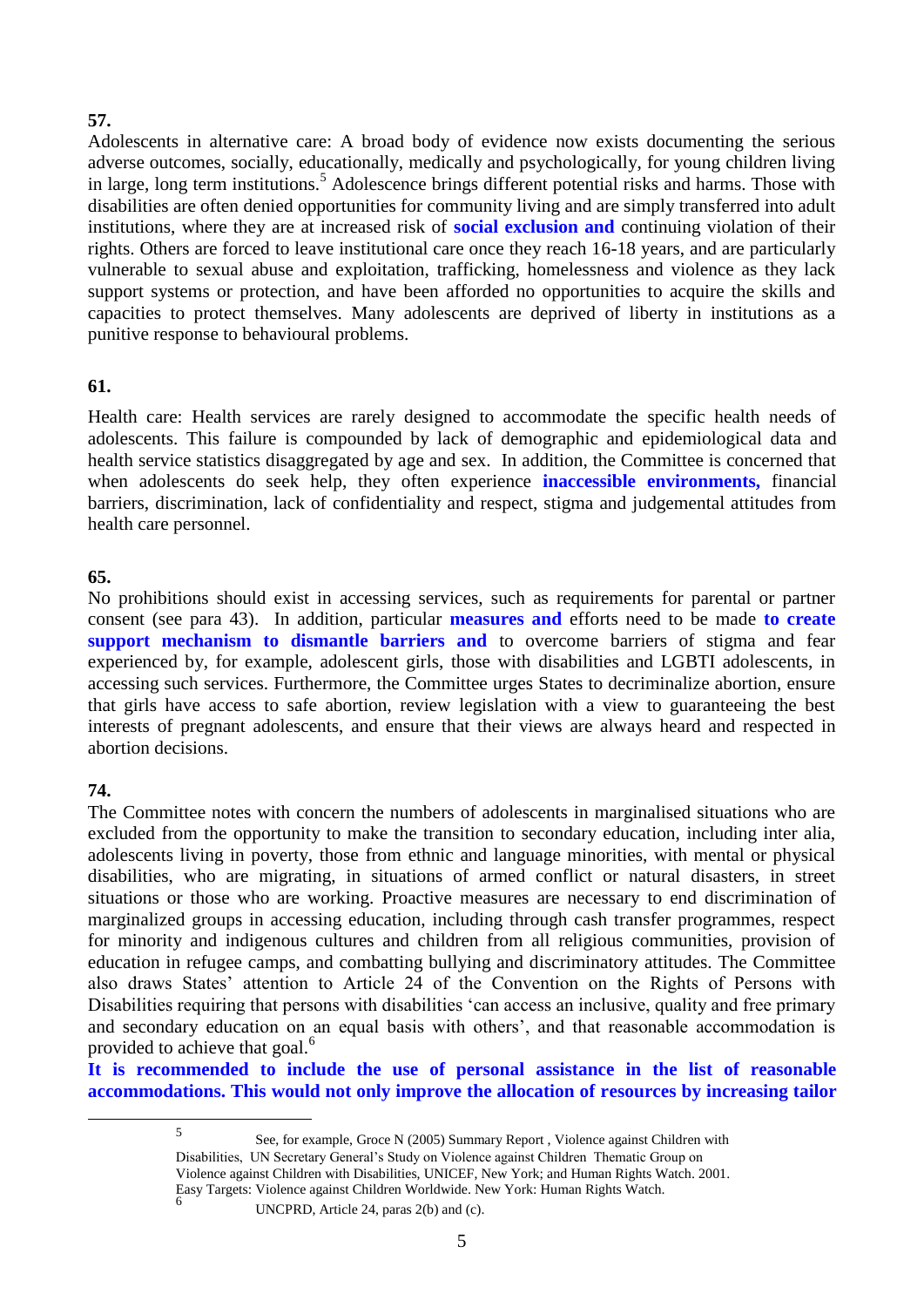**made assistance but also promote participation of disabled children and young people in education.**

### **76.**

Efforts need to be made to consult with adolescents themselves on the barriers impeding their continued participation in school, given the high levels of early school leaving while still illiterate or without obtaining qualifications. The Committee has observed, with concern, the following contributory factors, inter alia, fees and associated costs; family poverty and lack of adequate social protection schemes to support them, **inaccessible teaching and learning environment to respond the needs of diverse learners**, including adequate health insurance; lack of adequate and safe sanitation facilities for girls; exclusion of pregnant schoolgirls and adolescent mothers; persistent use of cruel, inhuman and degrading punishments; lack of effective measures to eliminate sexual harassment in school; sexual exploitation of girls, including demands for sex in return for good grades; failure to employ appropriate teaching pedagogies; irrelevant, or out-dated curricula; lack of active engagement of students in their own learning; environments not conducive to girls' inclusion and safety. In addition, schools often fail to adopt the flexibility needed for adolescents to be able to combine work with their education, without which they may be unable to continue to meet the associated costs of schooling. Consistent with Article 28, para 1(e), and SDG Goal 4, States must introduce comprehensive and pro-active measures to address all these factors and both improve attendance and reduce early school leaving.

#### **77.**

The Committee draws attention to its General Comment on Article 29, the aims of education, which asserts the need for education to be 'child-centred, child-friendly and empowering' and emphasizes the importance of a more collaborative and participatory pedagogy.<sup>7</sup> Curricula for secondary education must be designed to equip adolescents for active participation in the world of 21st century, develop respect for human rights and fundamental freedoms, promote civic engagement, and prepare for responsible life in a free society. Furthermore, in order to develop the fullest potential of adolescents **with diverse access and learning needs,** consideration must be given to the **inclusive** design of learning environments which capitalise on their capacity for learning, motivation to work with peers, and focus on experiential learning, exploration and limit testing. In this regard, it reminds States parties of the obligation in Article 28.3 to promote international cooperation in facilitating access to scientific and technical knowledge and modern and **innovative inclusive** teaching methods.

### **78.**

<u>.</u>

Transitions from education into training and/or decent work: The Committee is concerned at the numbers of **all** adolescents not in education, training or employment leading to disproportionate levels of unemployment, under-employment, **social exclusion** and exploitation as they move towards adulthood. It urges States to introduce the measures necessary to support out-of-school adolescents to secure decent work and facilitate the school-to-work transition including consistency between education and labour laws. In line with Article 28, para 1 (d), and in order to afford opportunities for an adequate standard of living, States should introduce **inclusive** policies to promote employment opportunities for all adolescents. In so doing, both formal and informal education and training needs to be designed for the skills required in modern labour market, including through measures to:<sup>8</sup>

> 7 CRC General Comment, No.1, The Aims of Education, CRC/GC/2001/1, April 2001, para 2. 8

The term 21<sup>st</sup> century skills refers to a broad set of knowledge, skills, work habits, and character traits that are believed—by educators, school reformers, college professors, employers, and others—to be critically important to success in today's world, particularly in collegiate programs and contemporary careers and workplaces.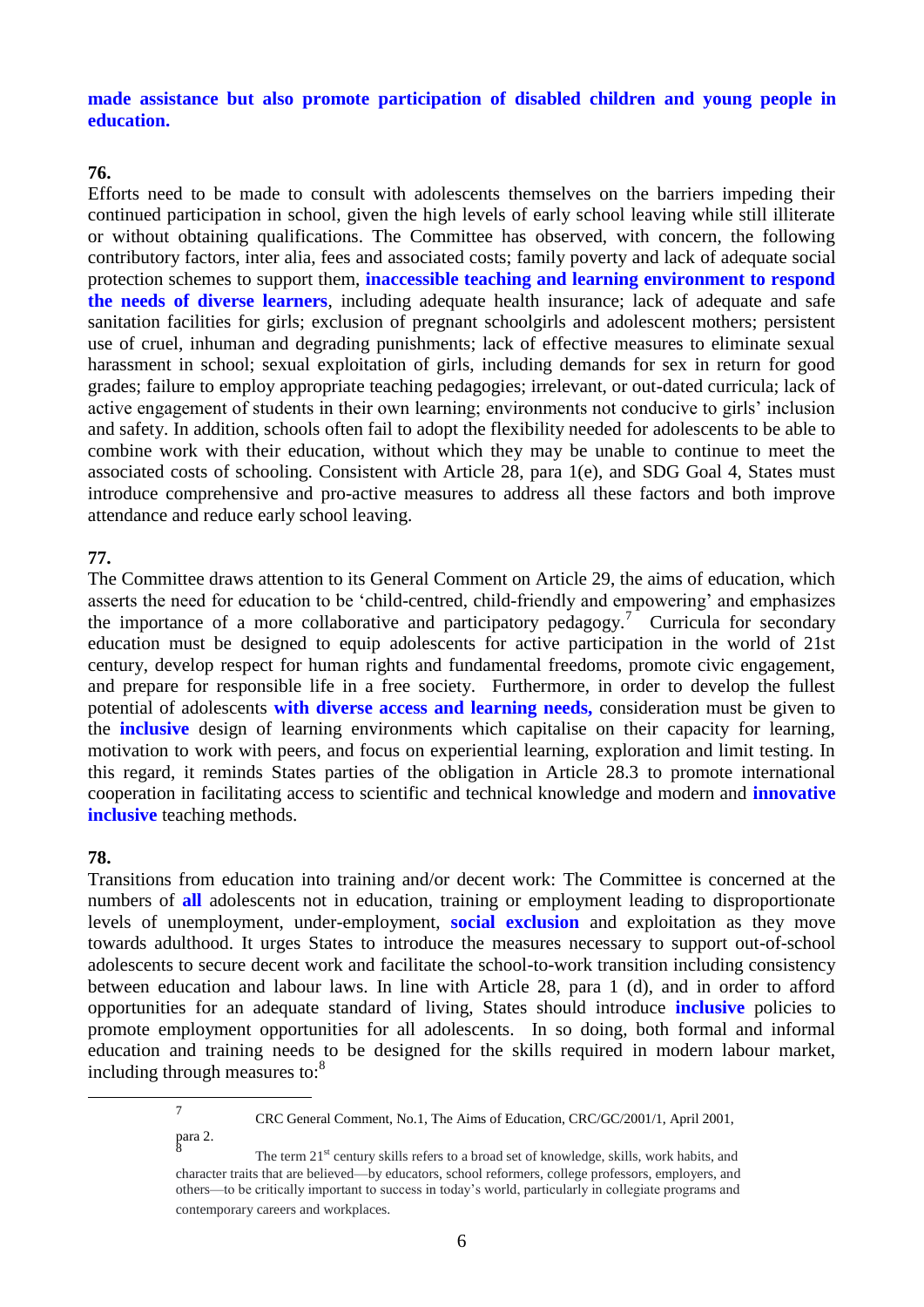(a) Integrate, where feasible, soft and transferrable skills into the curricula, including in programmes for marginalized adolescents, taking all measures to ensure that **all** young people who are out of school are also reached by such programmes;

(b) Expand opportunities for experiential or practical learning at local and national levels through civic engagement**, non-formal education**  and other approaches for all adolescents, and for older adolescents, provide job-seeking skills;

(c) Ensure opportunities for vocational training based on labour market demand and establish public/private sector partnerships for entrepreneurship, financial services, internships and apprenticeships;

(d) Develop or support programmes aiming to provide the skills to cope with challenges, make effective life choices and progress in modern economies through guidance on academic and vocational opportunities;

(e) Identify and make use of avenues to disseminate information **in various accessible formats** on employment rights, including rights in relation to membership of trades unions and professional associations.

### **79.**

Leisure, recreation and the arts: The rights embodied in Article 31 apply to all children, including adolescents. Leisure, recreation, creativity and the arts, both on and off-line, are fundamental to adolescents' exploration of identity, enabling them to explore their culture, forge new artistic forms, create relationships, and evolve as human beings. They afford them a sense of uniqueness fundamental to human dignity, optimum development, freedom of expression, participation and privacy. The Committee notes with regret that these rights are widely neglected in adolescence, especially for girls **and children with disabilities**. Fear of and hostility towards adolescents in public spaces, as well as lack of child and adolescent-friendly and **accessible** urban planning can inhibit their freedom to engage in recreational activity. The Committee draws attention to its recommendations in General Comment 17, including the recommendation to introduce a principle of sufficiency in respect of the time and space to exercise these rights, ensuring that this principle extends to adolescents, in particular through the provision of safe spaces where they can meet and connect with their peers. States must also invest in measures to challenge pervasive negative attitudes towards adolescents leading to restrictions on the rights embodied in Article 31.

### **81.**

1

The Committee refers States parties to its comprehensive recommendations elaborated in respect of all migrant children.<sup>9</sup> With particular reference to adolescents, and in line with the obligation under Article 2 to respect the rights of every child within their jurisdiction, States must introduce age and gender sensitive legislation governing both unaccompanied migrants and asylum seekers that is underpinned by the best interests principle, prohibits immigration-related detention and refers to the recommendations in General Comment 6, addressing the particular vulnerability of these adolescents.<sup>10</sup> The Committee urges States parties to ratify the International Convention on the Protection of the Rights of All Migrant Workers and Members of Their Families, the 1951 Refugee Convention, the 1954 Convention relating to the Status of Stateless Persons and the 1961 Convention on the Reduction of Statelessness.<sup>11</sup> States must also introduce measures both to

<sup>9</sup> CRC, Day of General Discussion, Migrant children, 2014.

<sup>10</sup> CRC General Comment 6, Treatment of unaccompanied and Separated Children

Outside their Country of Origin, CRC/GC/2005/6, September 2005.

also relevant are: the Protocol to Prevent, Suppress, and Punish Trafficking in Persons, Especially Women and Children, supplementing the United Nations Convention against Transnational Organized Crime (2000) and the Protocol against the Smuggling of Migrants by Land, Sea, and Air , supplementing the United Nations Convention against Transnational Organized Crime (2000).